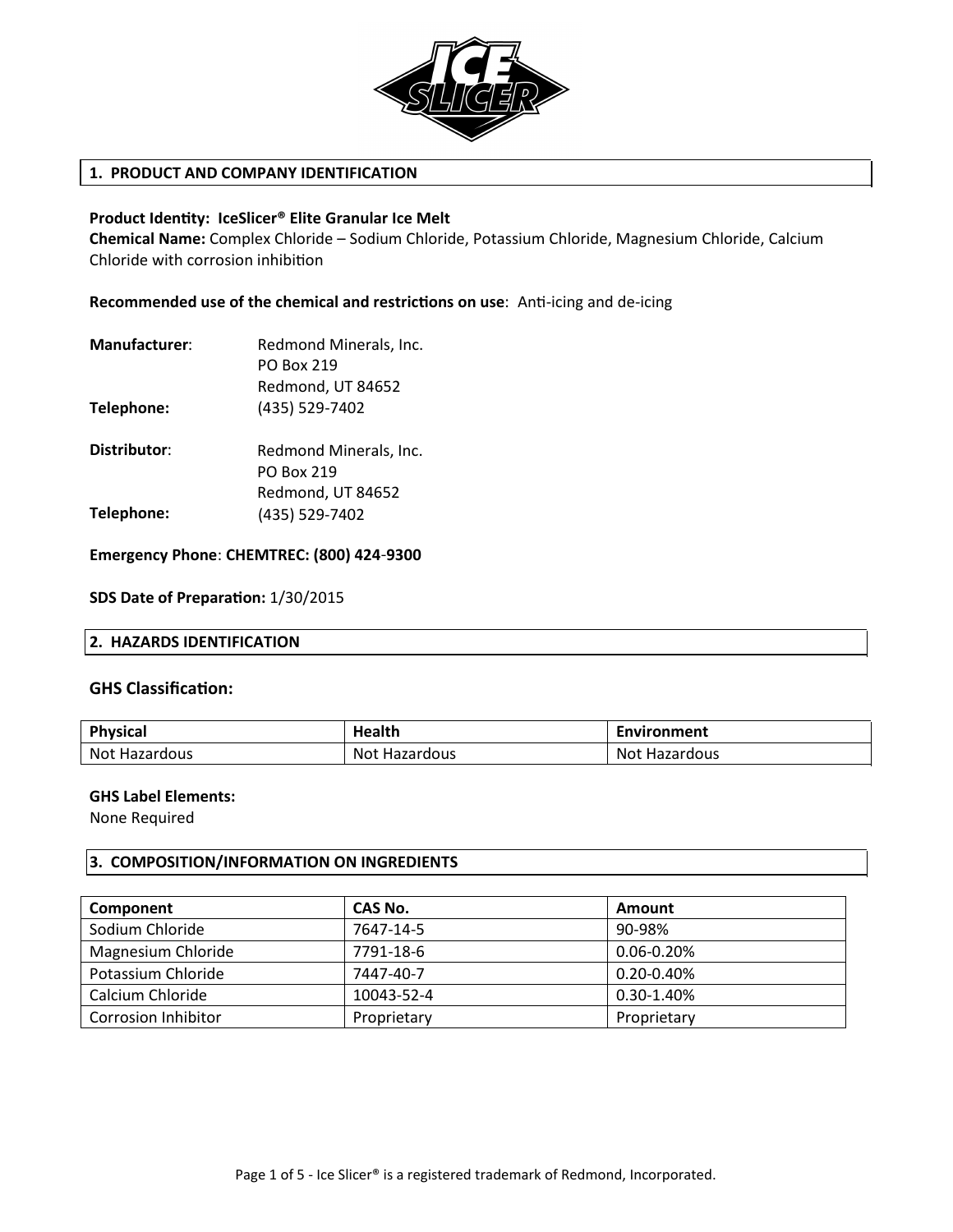## **4. FIRST AID MEASURES**

**Eye:** Flush victim's eyes with water, while holding the eyelids apart. Get medical attention if irritation occurs and persists.

**Skin:** Wash skin thoroughly with soap and water. Get medical attention if irritation develops. Remove and launder clothing before reuse.

**Ingestion:** Do not induce vomiting unless directed to do so by a medical professional. Rinse mouth with water and give one glass of water to drink. Get medical attention if symptoms develop.

**Inhalation:** If symptoms occur, remove victim to fresh air. If breathing is difficult or irritation persists, get medical attention.

**Most important Symptoms:** May cause slight eye irritation. Dust may cause slight respiratory tract irritation.

**Indication of immediate medical attention/special treatment:** Immediate medical attention is not required.

# **5. FIRE FIGHTING MEASURES**

**Suitable (and Unsuitable) Extinguishing Media:** Use media appropriate for surrounding fire. **Specific hazards arising from the chemical:** Thermal decomposition may yield hydrogen chloride, halogenated compounds, and chlorine gas.

**Special Protective Equipment and Precautions for Fire-Fighting Instructions:** Firefighters should wear positive pressure self-contained breathing apparatus and full protective clothing. Aqueous solutions may cause surfaces to be extremely slippery and cause a slip hazard.

## **6. ACCIDENTAL RELEASE MEASURES**

**Personal Precautions, Protective Equipment, and Emergency Procedures:** Wear appropriate protective clothing as described in Section 8. Wash thoroughly after handling.

**Methods and Materials for Containment and Cleaning Up:** Sweep up material and collect in a suitable container for disposal. Flush spill area with water. Report releases as required by local, state, and federal authorities.

## **7. HANDLING AND STORAGE**

**Precautions for Safe Handling:** Avoid contact with the eyes, skin, and clothing. Avoid breathing dusts. Wear protective clothing and equipment as described in Section 8. Wash thoroughly with soap and water after handling. Keep containers closed when not in use.

**Conditions for Safe Storage, Including Any Incompatibilities:** Store in a cool, dry, well-ventilated area away from incompatible materials. Product may be corrosive to some metals.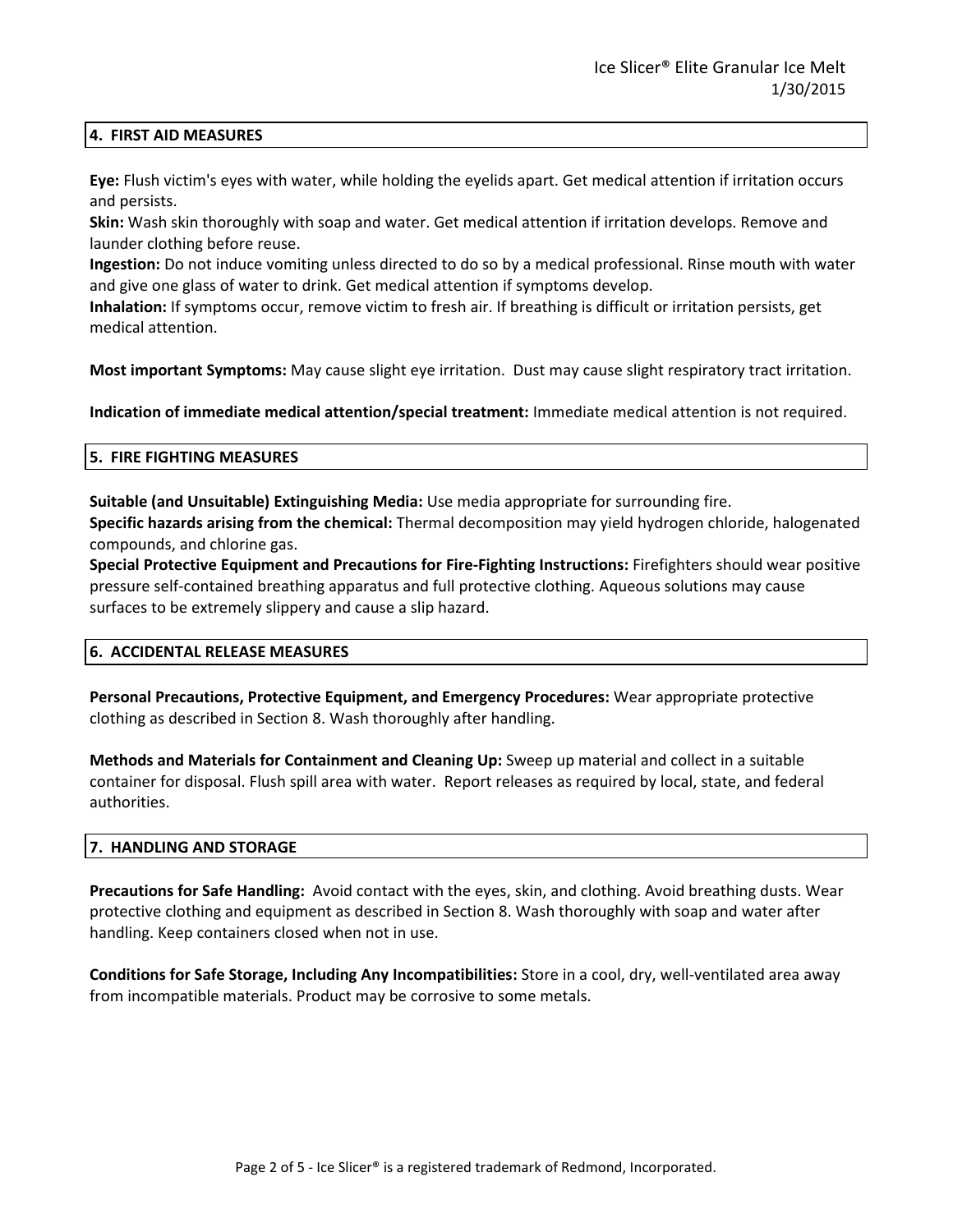# **8. EXPOSURE CONTROLS/PERSONAL PROTECTION**

#### **Exposure Guidelines:**

| Sodium Chloride            | None Established |
|----------------------------|------------------|
| Magnesium Chloride         | None Established |
| Potassium Chloride         | None Established |
| Calcium Chloride           | None Established |
| <b>Corrosion Inhibitor</b> | None Established |

**Engineering Controls:** Use with adequate general ventilation to minimize exposures.

**Respiratory Protection:** In operations where exposure levels are excessive, a NIOSH approved respirator with dust cartridges or supplied air respirator appropriate for the form and concentration of the contaminants should be used. Selection and use of respiratory equipment must be in accordance with OSHA 1910.134 and good industrial hygiene practice.

**Skin Protection:** Wear impervious gloves such as rubber or neoprene if needed to avoid prolonged skin contact.

**Eye Protection:** Safety glasses recommended.

**Other:** Long-sleeved clothing and long pants recommended to avoid prolonged skin contact. Suitable washing facilities should be available in the work area.

#### **9. PHYSICAL AND CHEMICAL PROPERTIES**

**Appearance And Odor:** Reddish to white solid with no odor.

| <b>Odor Threshold: Not established</b>           |  |
|--------------------------------------------------|--|
| Initial Boiling Point/Range: Not established     |  |
| Vapor Pressure: Not determined                   |  |
| <b>Evaporation Rate: Not determined</b>          |  |
| $pH: 4-9$                                        |  |
| <b>Octanol/Water Coefficient: Not determined</b> |  |
| Decomposition Temperature: Not determined        |  |
| Flammability (solid, gas): Not flammable         |  |
| Autoignition Temperature: Not determined         |  |
| <b>UEL: Not determined</b>                       |  |
|                                                  |  |

## **10. STABILITY AND REACTIVITY**

**Reactivity:** Not normally reactive

**Chemical Stability:** Stable under normal storage and handling conditions.

**Possibility of Hazardous Reactions:** None known.

**Conditions to Avoid:** None known.

**Incompatible Materials:** Strong oxidizing agents, concentrated acids, and some metals.

**Hazardous Decomposition Products:** When heated to decomposition emits hydrogen chloride, halogenated compounds, and chlorine gas.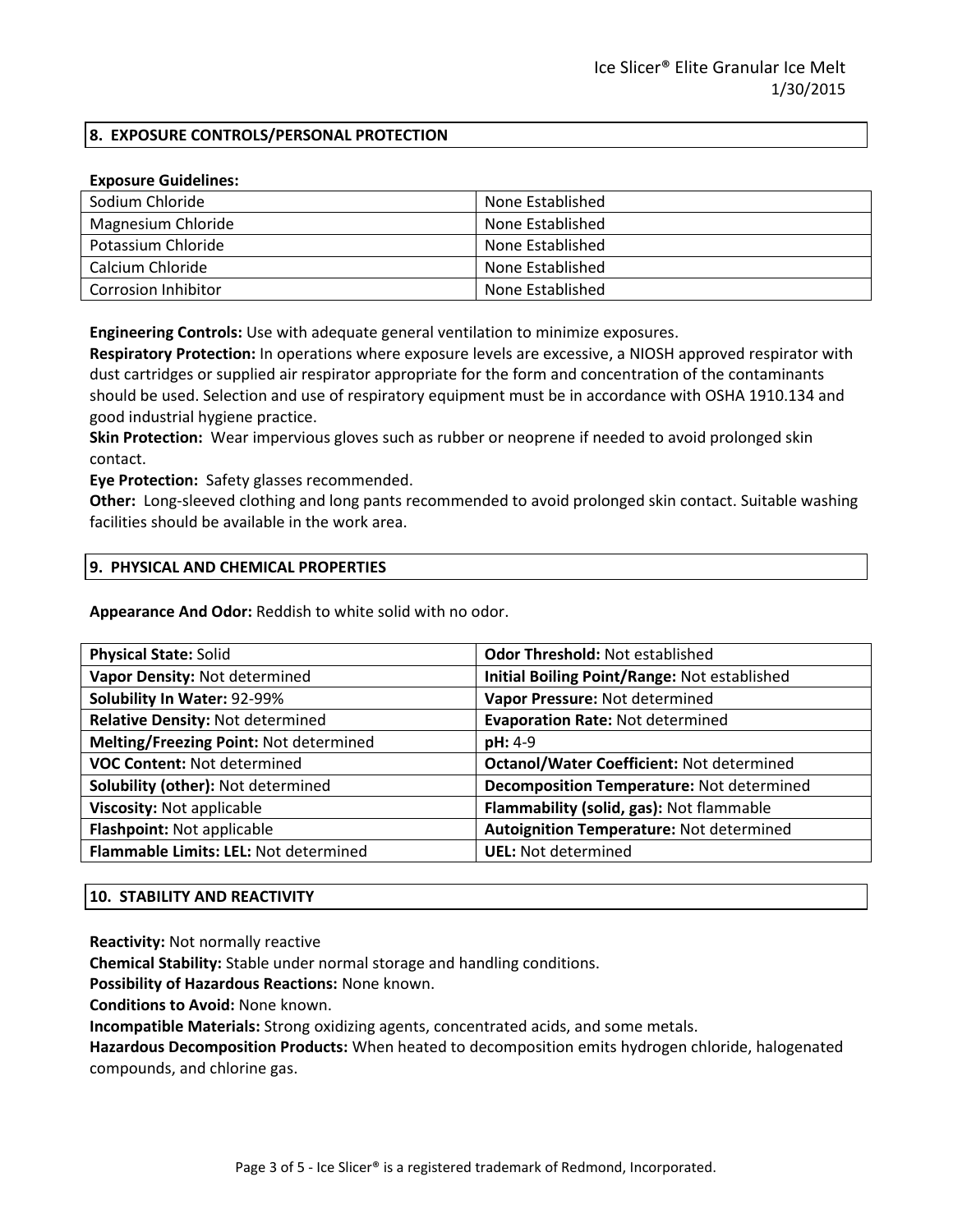#### **11. TOXICOLOGICAL INFORMATION**

#### **HEALTH HAZARDS:**

**Ingestion:** Ingestion may cause slight irritation. **Inhalation:** Inhalation of dusts may cause slight irritation of the nose, throat, and upper respiratory tract. **Eye:** May cause slight irritation. **Skin:** May cause slight irritation on prolonged or repeated contact. **Sensitization:** This material is not known to cause sensitization. **Chronic:** None known. **Carcinogenicity:** None of the components is listed as a carcinogen or suspected carcinogen by IARC, NTP, or OSHA. **Germ Cell Mutagenicity:** None currently known. **Reproductive Toxicity:** None currently known.

#### **Numerical Measures of Toxicity**:

No toxicity data available

#### **12. ECOLOGICAL INFORMATION**

**Ecotoxicity:** No data available **Persistence and Degradability:** Biodegradation is not applicable to inorganic substances. **Bioaccumulative Potential:** No data available **Mobility in Soil:** No data available **Other Adverse Effects:** None known

#### **13. DISPOSAL CONSIDERATIONS**

Dispose in accordance with local, state, and federal environmental regulations.

#### **14. TRANSPORT INFORMATION**

#### **DOT Hazardous Materials Description:**

Proper Shipping Name: Not regulated UN Number: None Hazard Class/Packing Group: None Labels Required: None